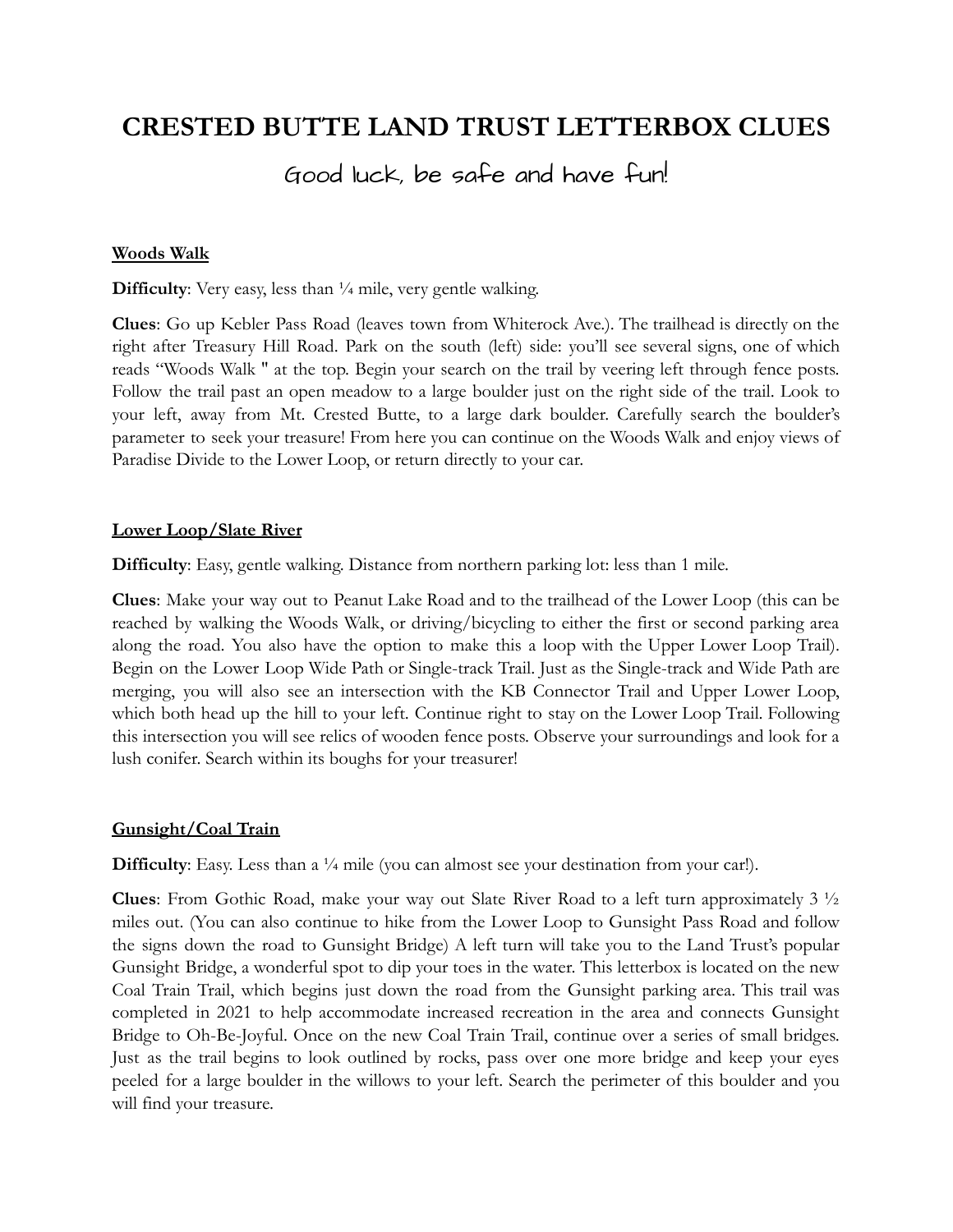#### **Lupine Trail**

**Difficulty**: More strenuous, some steeper climbing. Distance from Slate River Trailhead less than 1 mile.

**Clues**: Drive out Slate River Road for approximately 2 ½ miles and park at the Slate River Trailhead (at the base of the Lupine Trail). Begin by following the windy trail uphill through the wildflowers and sage. This portion of the Lupine Trail was built by a group of volunteers in 2012. It makes its way through the Town of Crested Butte and Land Trust's Kikel A & B properties. Soon you will pass a sizable patch of corn lilies on your left. Continue to wind up the hillside and to a small aspen grove. In the small grove on your left is a fallen log. Being careful of the loose bank, search this fallen log for your treasure.

### **Old Rock Community Library**

**Difficulty**: Easy, right in town at 507 Maroon Avenue.

**Clues**: The Old Rock Community Library was built in 1883 and is one of town's oldest buildings. Originally built as a school, the building was renovated in 1993 to become a branch of the Gunnison County Library District. Search the library's window displays for your treasure!

#### **Crested Butte Museum**

**Difficulty**: Easy, right in town at 331 Elk Avenue.

**Clues**: The Crested Butte Museum preserves, shares, and celebrates the history and traditions of Crested Butte and the Gunnison Valley. In 1993 concerned citizens got together to create the Museum, a place to share and preserve artifacts and history that define and enrich our community. This summer the Museum is featuring a display on the Crested Butte Land Trust, a non profit that works to conserve and protect open spaces in the valley. Look behind this window exhibit for your treasure and learn about your local Land Trust!